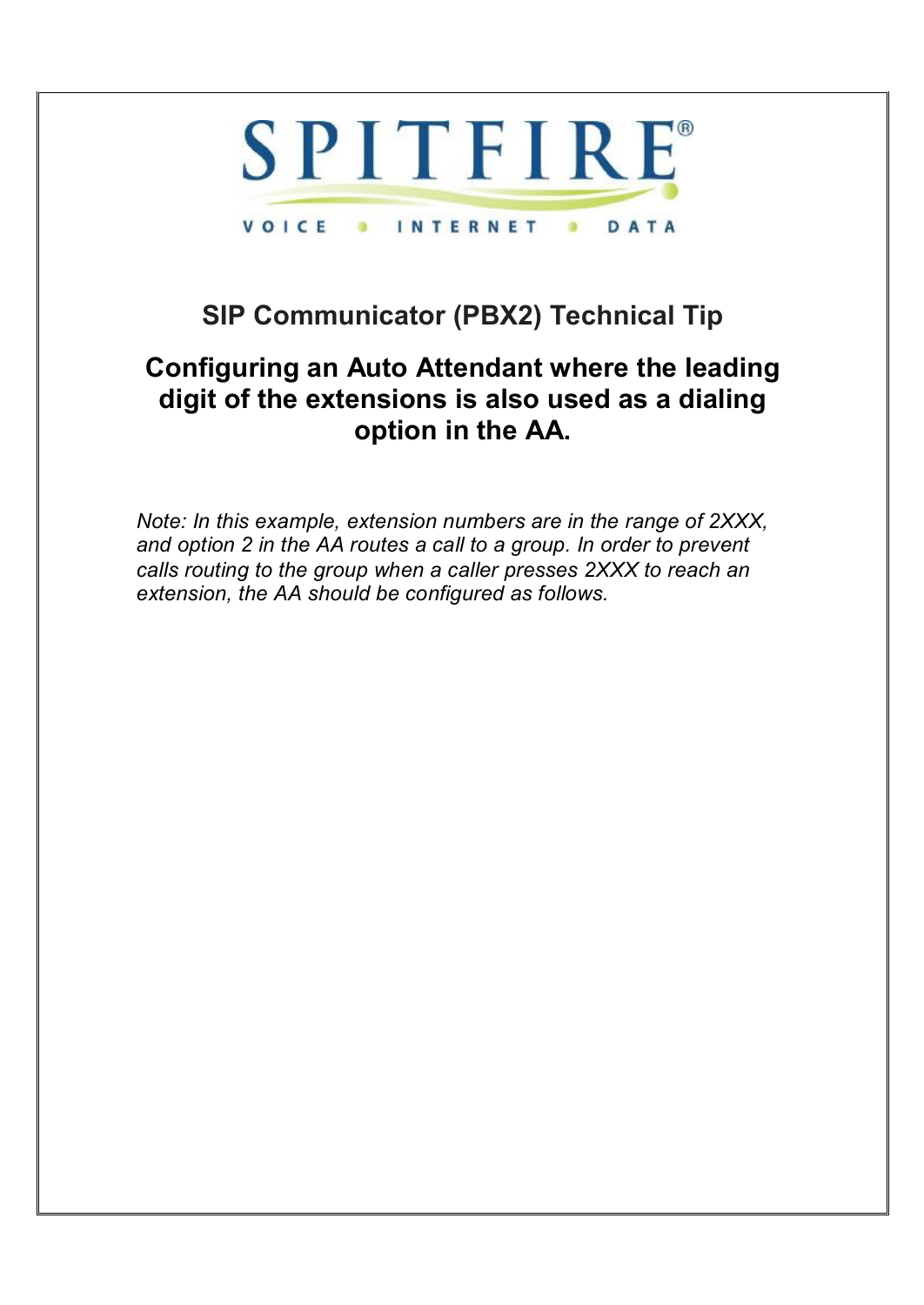## Step 1:

On the AA Settings page under "Behavior" from the drop down list, select *"When extension matches" or* the option that corresponds the number of digits used for extensions or as shown in figure 1.

| <b>Identity:</b>                     |                          |
|--------------------------------------|--------------------------|
| Account Number(s):                   | 2100 2070360015          |
| Name (e.g. Attendant 1):             | Main AA                  |
| <b>Behavior:</b>                     |                          |
| <b>Extension Input:</b>              | When Extension Matches   |
| Say Name:                            | ONo ⊙Yes                 |
| Accounts that cannot be called:      |                          |
| Accounts that may record a message:  | ×                        |
| Dial Plan for outbound calls:        | Domain Default V         |
| ANI:                                 |                          |
| Send daily CDR report to:            |                          |
| Set Language:                        | English (UK)             |
| Second Language:                     | Only one language $\vee$ |
| Permissions to monitor this account: |                          |
| <b>Timeout Handling:</b>             |                          |
| <b>Redirect Number:</b>              | 2400                     |
| Timeout (s):                         | 7                        |

*Figure 1*